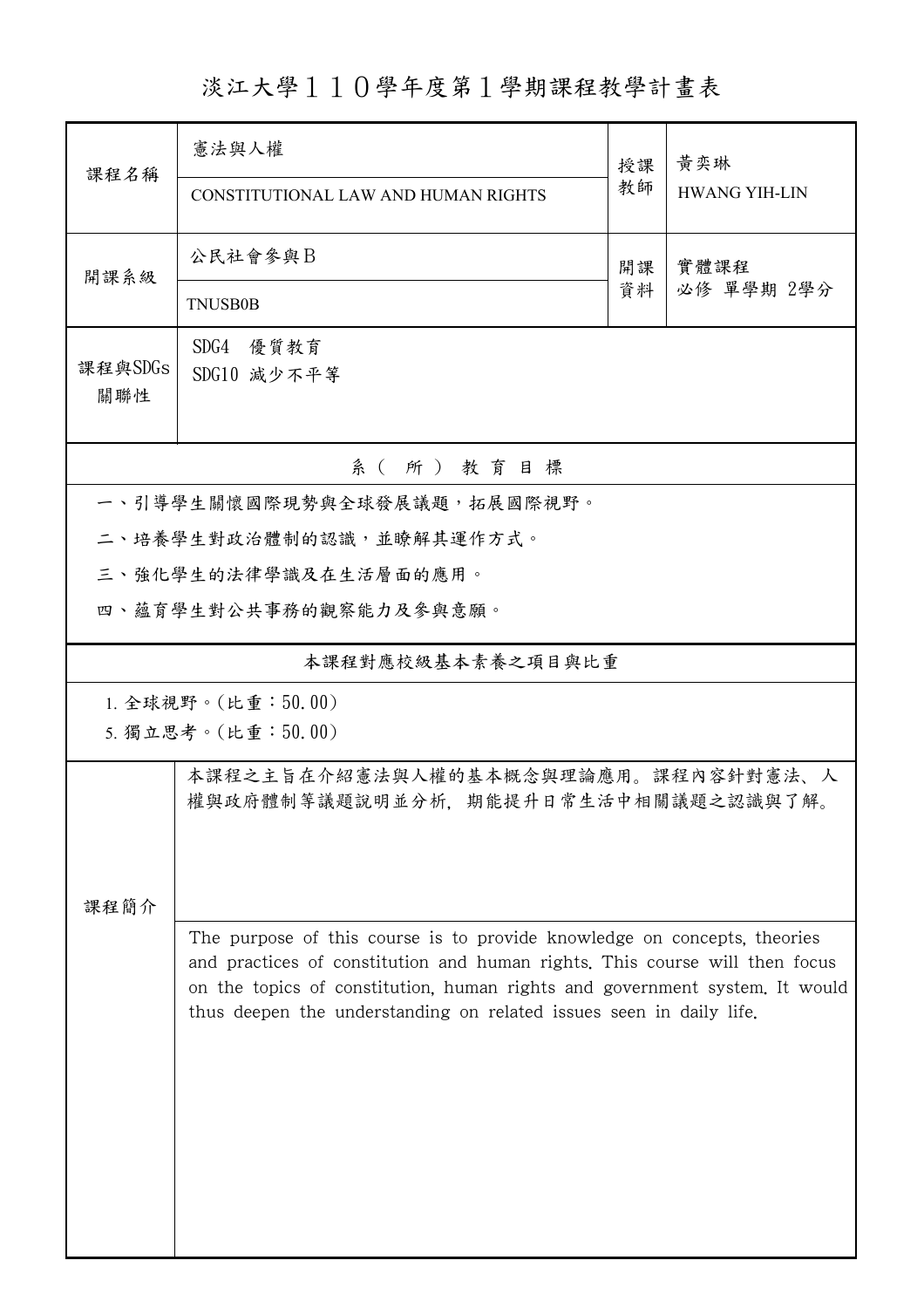## 本課程教學目標與認知、情意、技能目標之對應

將課程教學目標分別對應「認知(Cognitive)」、「情意(Affective)」與「技能(Psychomotor)」 的各目標類型。

一、認知(Cognitive):著重在該科目的事實、概念、程序、後設認知等各類知識之學習。

二、情意(Affective):著重在該科目的興趣、倫理、態度、信念、價值觀等之學習。

三、技能(Psychomotor):著重在該科目的肢體動作或技術操作之學習。

| 序<br>號         | 教學目標(中文)                                                                                                                                          |                          |               | 教學目標(英文)                                                                                                                                                                                                                                                                                                                                                                                  |                                  |  |  |
|----------------|---------------------------------------------------------------------------------------------------------------------------------------------------|--------------------------|---------------|-------------------------------------------------------------------------------------------------------------------------------------------------------------------------------------------------------------------------------------------------------------------------------------------------------------------------------------------------------------------------------------------|----------------------------------|--|--|
|                | 本學門結合憲法、政治等學科設計<br>課程,期能引導學生將社會科學的<br>基礎概念應用於生活中以增進學生<br>自我瞭解以及人際溝通能力。除此 <br>之外,亦希望透過課程的設計,提<br>高學生洞察社會問題和分析社會現 <br>象的能力, 進而能夠關懷社會與承<br>擔個人的社會責任。 |                          |               | This course has strong desire to increase students'<br>self-understanding and their ability in inter-<br>personal communication. In addition to this<br>expectation, this course is designed to elevate<br>students' ability on analyzing social phenomenon.<br>Thus, students will learn how to concern their<br>society and make themselves accountable on the<br>field of social duty. |                                  |  |  |
|                |                                                                                                                                                   |                          |               | 教學目標之目標類型、核心能力、基本素養教學方法與評量方式                                                                                                                                                                                                                                                                                                                                                              |                                  |  |  |
| 序<br>號         | 目標類型                                                                                                                                              | 院、系 $(\text{m})$<br>核心能力 | 校級<br>基本素養    | 教學方法                                                                                                                                                                                                                                                                                                                                                                                      | 評量方式                             |  |  |
| 1              | 認知                                                                                                                                                |                          | 15            | 講述、討論                                                                                                                                                                                                                                                                                                                                                                                     | 測驗、討論(含課<br>堂、線上)、報告(含口<br>頭、書面) |  |  |
|                |                                                                                                                                                   |                          |               | 授課進度表                                                                                                                                                                                                                                                                                                                                                                                     |                                  |  |  |
| 週<br>。<br>次    | 日期起訖                                                                                                                                              | 內 容 (Subject/Topics)     |               |                                                                                                                                                                                                                                                                                                                                                                                           | 備註                               |  |  |
| 1              | $110/09/22$ ~<br>110/09/28                                                                                                                        |                          | 人權體系之憲法意義 (一) |                                                                                                                                                                                                                                                                                                                                                                                           |                                  |  |  |
| $\overline{2}$ | $110/09/29$ ~<br>110/10/05                                                                                                                        | 人權體系之憲法意義 (二)            |               |                                                                                                                                                                                                                                                                                                                                                                                           |                                  |  |  |
| 3              | $110/10/06 \sim$<br>110/10/12                                                                                                                     | 自由權總論(一)人身自由             |               |                                                                                                                                                                                                                                                                                                                                                                                           |                                  |  |  |
| 4              | $110/10/13$ ~<br>110/10/19                                                                                                                        | 自由權總論 (二) 内在精神自由         |               |                                                                                                                                                                                                                                                                                                                                                                                           |                                  |  |  |
| 5              | $110/10/20$ ~<br>110/10/26                                                                                                                        | 自由權總論 (三) 外在表意自由         |               |                                                                                                                                                                                                                                                                                                                                                                                           |                                  |  |  |
| 6              | $110/10/27$ ~<br>110/11/02                                                                                                                        | 自由權總論 (四) 經濟自由           |               |                                                                                                                                                                                                                                                                                                                                                                                           |                                  |  |  |
| 7              | $110/11/03$ ~<br>110/11/09                                                                                                                        | 社會權總論 (一) 教育權            |               |                                                                                                                                                                                                                                                                                                                                                                                           |                                  |  |  |
| 8              | $110/11/10$ ~<br>110/11/16                                                                                                                        | 社會權總論 (二) 環境權            |               |                                                                                                                                                                                                                                                                                                                                                                                           |                                  |  |  |
| 9              | $110/11/17$ ~<br>110/11/23                                                                                                                        | 期中考試週                    |               |                                                                                                                                                                                                                                                                                                                                                                                           |                                  |  |  |
| 10             | $110/11/24$ ~<br>110/11/30                                                                                                                        | 人權實例探討--兩性平等權議題          |               |                                                                                                                                                                                                                                                                                                                                                                                           |                                  |  |  |
| 11             | $110/12/01$ ~<br>110/12/07                                                                                                                        | 人權實例探討--弱勢族群與外勞議題        |               |                                                                                                                                                                                                                                                                                                                                                                                           |                                  |  |  |